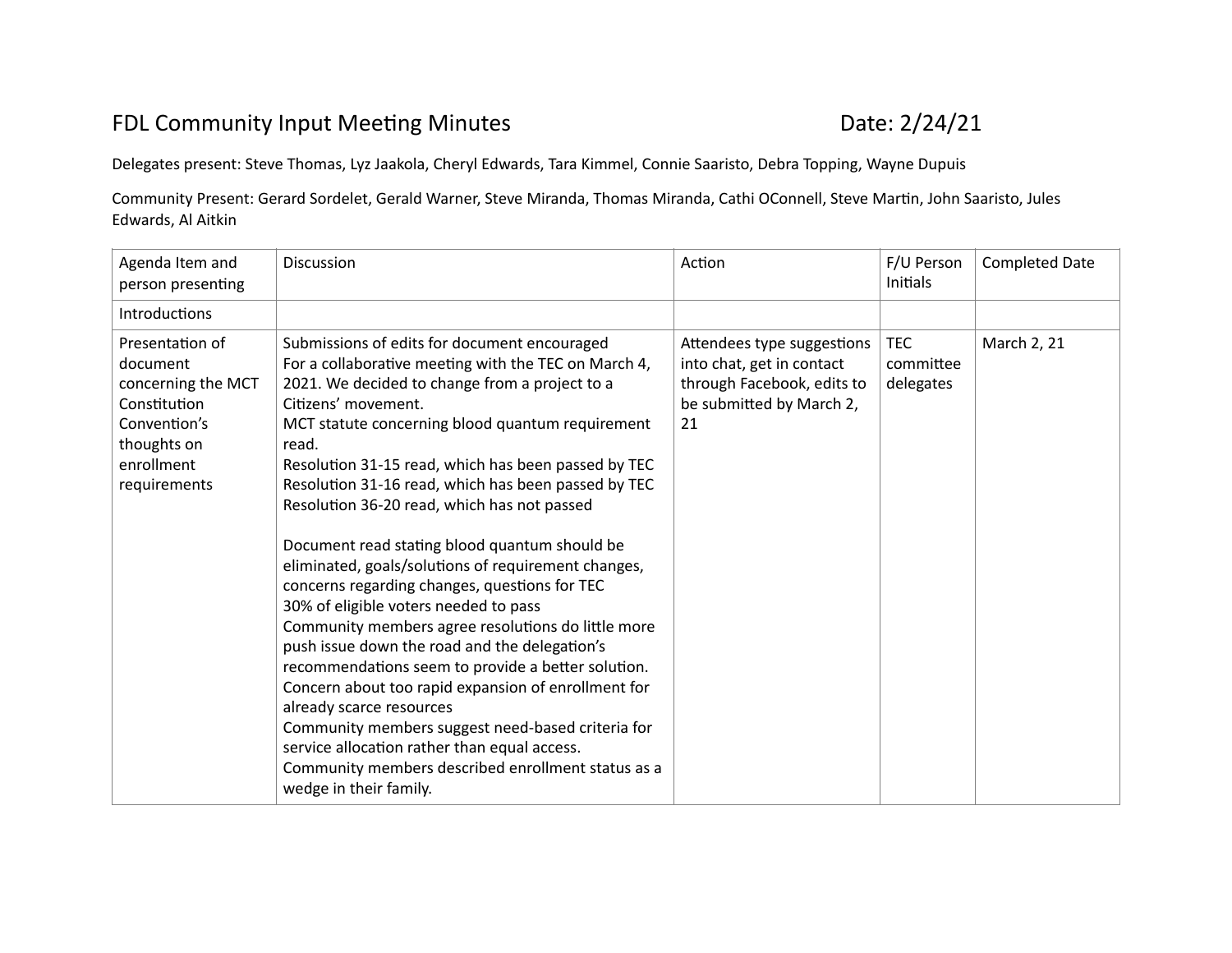| Too short of a time period for many and many<br>Discussion on<br>1993-1996 FDL Open<br>restrictions.<br>Enrollment<br>Some say MCT has the final say on enrollment<br>Some say each band determines its enrollment                                                                                                                                                                                                                                                                                                                                                                                                                                                                                                                                                                                                                                                                                                                                                                                                                                                                                                                                                                                                                                                                                                                             |  |
|------------------------------------------------------------------------------------------------------------------------------------------------------------------------------------------------------------------------------------------------------------------------------------------------------------------------------------------------------------------------------------------------------------------------------------------------------------------------------------------------------------------------------------------------------------------------------------------------------------------------------------------------------------------------------------------------------------------------------------------------------------------------------------------------------------------------------------------------------------------------------------------------------------------------------------------------------------------------------------------------------------------------------------------------------------------------------------------------------------------------------------------------------------------------------------------------------------------------------------------------------------------------------------------------------------------------------------------------|--|
| Racism off Rez is no different then on Rez except some<br>on Rez also cause racism with off Rez people.<br>We must all know from where we came to know what<br>path were following<br>Cathi Changing the base rolls just pushes the problem<br>down the road<br>Frustrated in not getting recognition<br>Contact with family by some enrolled and some are not<br>gives a disconnect in families, felt left out, no<br>help because not enrolled<br>FDL is who you belong to but FDL Doesn't recognize<br>them as family<br>A large membership base is powerful<br>A different way to determine where resources go<br>More live off than on the rez<br>Tribes should be able to determine who is enrolled it is<br>their sovereign right<br>\$\$\$ Should not determine enrollment<br>Steve M- Families can't be buried together, hunting<br>fishing rights is a hassle, Determine \$\$ for on<br>rez and off rez<br>Discussion of disenrollment<br>Only known disenrollments were adopted children of<br>enrollees with no native blood<br>Community members shared experience with<br>disenrollment and suggested a very thorough process<br>due to significant consequences of disenrollment<br>Concern about switching rolls with accuracy issues.<br>Article IV of 1847 Treaty noted<br>Requirement based on race violates 14th Amendment |  |